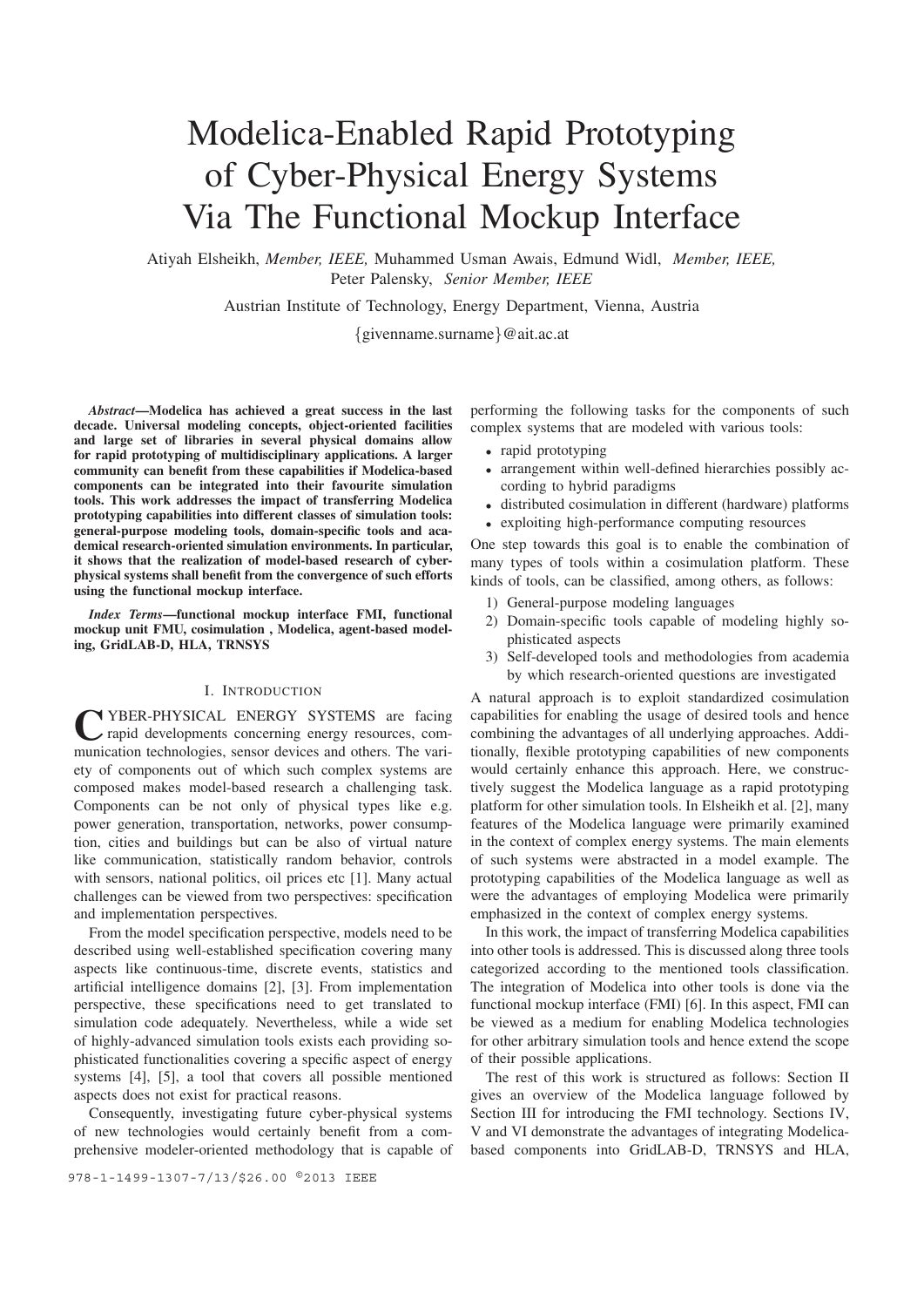respectively. Finally, Section VII provides a brief summary.

## II. RAPID PROTOTYPING WITH MODELICA

### *A. Background*

Modelica [7] is one of the modern state of the art equationbased modeling and simulation languages. It is based on universal domain-independent modeling concepts adequate for multidisciplinary applications [8], [9]. Object-oriented facilities enabling encapsulation for component reuse and object inheritance for hierarchical modeling are fundamental characteristics of Modelica. The object oriented modeling philosophy relies on the fact that any system, no matter how complex it is, can be decomposed into a finite set of smaller components. Modelica can describe components corresponding to differential algebraic equations (DAEs) with intuitive language constructs for implicit equations.

The Modelica language was initiated 1997 as a specification language for exchanging models among different working groups. Many well-established and promising features of many existing modeling languages and developed concepts have been adopted. It was and is still subject to intensive discussions concerning its maintenance and development within the Modelica association (www.modelica.org). An international conference is organized every 18 months with ever continuously increasing number of participants from industry and academia.

## *B. Modeling concepts*

The key concept behind Modelica is that it employs noncausal modeling concepts by which input/output relationship among components is usually absent. That is, data flow among model components needs not to be explicitly defined. Component variables are not necessarily supposed to be declared as inputs or outputs of each others<sup>1</sup>. A component is typically encapsulated with well-defined interfaces to the external world. These interfaces, called connectors, work as communication ports enabling the connection to other components. The connectors can be viewed as energy carriers usually characterized by two types of variables, flow variables (say  $E$ ) and potential variables (say  $P$ ). By connecting two identical connectors together, two types of equations are generated, sum to zero equations for flow variables and identity equations for potential variables, see Figure 1 [2]. The former type of equations emulates conservation laws present in physical domains, that is the sum of all flows of conserved quantities (e.g. energy) into and out of a component must be equal to zero. In this way, the modeling of large-scale systems becomes the task of dragging, dropping component icons and connecting them together. Resulting models are visually one-to-one map to the conceptual reality.



Fig. 1. Connecting components in Modelica assembles common conservation laws of Physics

## *C. Modeling and simulation with Modelica*

Components from different physical domains are implemented by identifying the right quantities for potential and flow variables. For example, typical quantities for flow variables are current, particles flow rate and heat flow rate for the electrical, hydraulic and thermal fields, respectively. The corresponding potential quantities are voltage, pressure and temperature, respectively. A significant advantage of Modelica is the presence of a large-set of free and commercial libraries in many physical domains. The Modelica association continuously integrates further libraries into an ever growing Modelica standard library (MSL). By developing sophisticated new applications, there is no need to start development from scratch. Many already implemented components and types can be reused.

Having constructed Modelica models, many Modelica-like simulation environments like Dymola [10], MapleSim (www. maplesoft.com), OpenModelica [11], Wolfram SystemModeler (www.wolfram.com) and others exist for modeling, compiling and simulating Modelica models. Such Modelica simulation environments are responsible for transforming graphical models into efficient simulation code using sophisticated symbolic algorithms for manipulating and simplifying resulting largescale equation systems. Such generated equations are usually sparse, i.e. in each equation, only few variables are present. Consequently, modern DAE solvers exploiting the Jacobian sparsity are usually utilized for efficient and robust numerical integration. Moreover, additional capabilities for detecting and handling events are present. More features of Modelica are explicitly emphasized in [2].

# III. TRANSFERRING MODELICA VIA FMI

## *A. Background*

FMI, a standardized unified model interface, is a result of the MODELISAR project (www.modelisar.com) aiming at improving the design and interoperability of simulation tools for embedded system applications. FMI is becoming the current trend for tools interoperability among simulationbased software. Currently, more than 40 simulation tools are supporting FMI (www.fmi-standard.org/tools).

A simulation tool supporting FMI is capable of exporting its models as functional mock-up units (FMU)s. A FMU is a zip file containing the following components:

1) The implementation of a model as a compiled C shared

<sup>1</sup>Nevertheless, some causal standard constructs similar to those present in classical procedural languages are also supported. Modelica specification is flexible enough that also the classical block-diagram approach (e.g. as in Simulink) can be emulated, if needed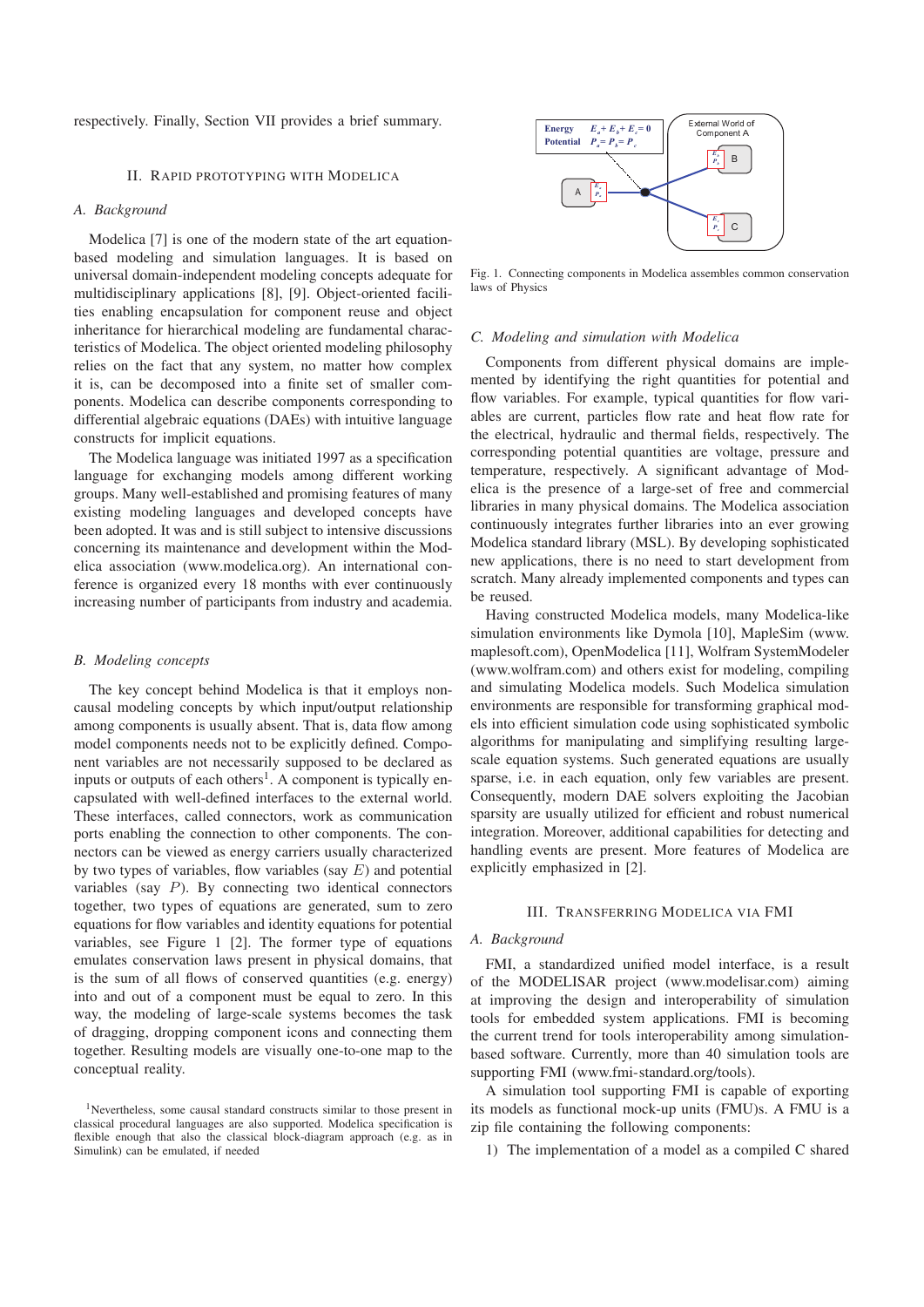libraries following a specific API in C, optionally accompanying the source code

- 2) A model-description XML file, containing among others a description of the model inputs, parameters, outputs, used types and physical units
- 3) Other optional data e.g. icon images, user interface specification and relevant documentation

Such FMUs can be simulated as stand-alone programs or imported by other FMI-supporting simulation tools.

#### *B. Supported FMI operations*

A FMU implements a model mathematically described by a hybrid ordinary differential equations system (ODE) as a mixture of continuous state and discrete variables, see Figure 2. Additionally, a set of algebraic equations depending on state variables  $x$  could be also present making the underlying model conceptually equivalent to a DAE of index one [12]. A typical



Fig. 2. Mathematical description of a FMU. Contents of FMUs can be retrieved and updated using naturally ordered elementary FMI calls

cosimulation master importing FMUs as a slave black-box model would typically perform the following FMI operations on a FMU in the same order emphasized by Figure 2:

1) Initialization step: setting up start time  $t_0$ , model parameters p, start values  $x(t_0)$  and input variables  $u(t_0)$ 

Having an initialized FMU, the numerical integration is iteratively performed at discrete time steps  $t_i, i = 1, 2, \ldots$  as follows:

- 2) Pre-processing step: set step  $t_i$  and set the inputs  $u(t_i)$
- 3) Integration step: update values of  $\dot{x}(t_i)$ ,  $x(t_i)$  and  $m(t_i)$ and perform numerical integration
- 4) Post-processing step: update state variables  $x(t_i)$
- 5) Event handling step: report the presence of events if  $z_i(t_i) * z_i(t_{i-1}) < 0$  and handle them adequately
- 6) Output steps: Compute the outputs  $y(t_i)$  and other intermediate variables  $v(t_i)$ , if needed

and finally:

7) Finalization step: memory deallocation and processing of results

Step number 3 is done using either an external solver or an internal solver that comes with the FMU. The former case is performed if the FMU only supports FMI for model exchange (FMI-ME) while the latter is referred to as FMI for cosimulation (FMI-CO). In FMI-CO, additional FMI routines are provided for performing self numerical integration.

## *C. Common advantages of FMI*

There are many drivers for considering the FMI technology within common as well as own self-developed simulation tools. Firstly, simulation tools can import model components implemented by other simulation environments capable of exporting their models as FMUs. Secondly, self exported FMUs can be imported by other modeling, simulation and analysis tools capable of importing FMUs such as PySimulator [13] and JModelica [12]1. Many tools for assisting the implementation, validation and simulation of FMUs exist such as the FMI library (www.jmodelica.org/FMILibrary), FMI SDK development kit (www.qtronic.de/en/fmusdk.html) and FMU compilance checker (www.fmi-standard.org/downloads).

In summary, although the original motivation behind FMI is to support Modelica-based developments for embedded systems, nevertheless, FMI can be viewed as a medium for transferring the Modelica capabilities into other modeling and simulation tools. Overall, this definitely enhances the multidisciplinary collaboration potentials among several working groups and specialists in several domains. In particular, several tools based on long decades of experiences and developments are definitely not easily reproducible in favourite languages.

# IV. MODELICA-BASED FMUS FOR UNIVERSAL SIMULATION LANGUAGES: GRIDLAB-D

## *A. Background*

GridLAB-D (www.gridlabd.org) is one of the leading developer-oriented open-source modeling environment for simulating discrete event-based systems [14]. This specification language is typically used for describing several aspects of energy systems like weather, market, power systems, grids, distribution automation modules and many others for power system analysis applications. Already a large repositories of such modules exist and are developed, utilized and exchanged among different research groups.

GridLAB-D adopts an agent-based simulation approach. Each agent type is characterized by a set of property states and actions for updating states. The specification of an agent type is realized by either one of the following:

- 1) An intuitive GridLAB-D specification languages (or)
- 2) A C++ class according to templates

Using the GridLAB-D language, a *module* of interacting agents can be specified. Each instantiated agent dynamically calculates next time point for updating its states. The simulation engine of GridLAB-D is responsible for tracking the states of agents, managing the communication among agents by advanced scheduling algorithms and controlling the progress of time through a universal global clock. The modeler can construct and efficiently simulate large-scale complex systems with thousands of interacting agents by organizing the agents into hierarchies of subsystems and working subgroups.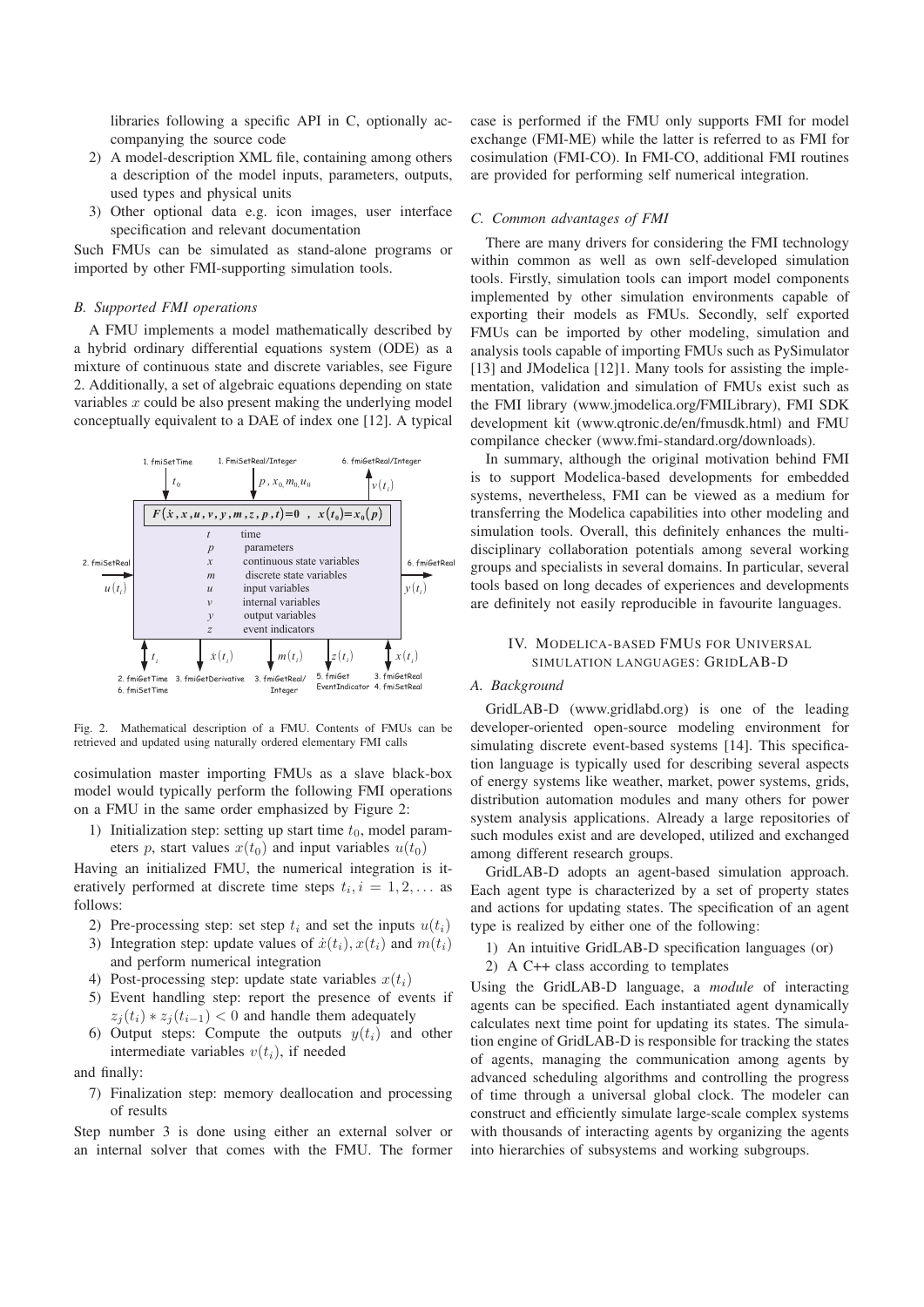

Fig. 3. Coupling GridLAB-D modules with a FMU component. The continuous-time part is modeled with Modelica and the discrete part is modeled with GridLAB-D

## *B. Advantages*

Many advantages for integrating FMU-based Modelica components within GridLAB-D are visually demonstrated in Figure 3. The physical part of the model describes the thermal behaviour of an energy consumption unit (a house with a heater, a window and an isolation wall), cf. [2] for implementation details in Modelica. The discrete part implemented by GridLAB-D describes the external conditions influencing the power consumption. This includes a weather module, statistically random behaviour agent (opening/closing windows), an intelligent agent controlling the power consumption of a house (e.g. heater settings), influenced by a market agent supplying the energy prices.

*1) Benefits for the GridLAB-D community:* The benefits of the presented coupling can be directly extracted from this simple model. Both Modelica and GridLAB-D together can be used for efficient prototyping and simulation of complex hybrid systems. The benefits to the GridLAB-D community can be viewed as follows: when modeling cyber physical systems, the continuous part can be rapidly prototyped with Modelica. Moreover, despite of the fact that GridLAB-D is a simulation language, it does not inherit any capabilities for numerical integration of ODEs. On the other side, FMUs can be numerically integrated in a straightforward way, even if FMI-CO is not supported. FMI-ME design is adequately relevant for interfacing with common ODE solvers.

*2) Benefits for the Modelica community:* On the side, GridLAB-D is also a useful tool for FMU-based modeling. GridLAB-D can be considered as an easy-to-use user interface for setting and instantiating FMU-based components. Existing powerful statistical tools can be used for initializing FMUs using e.g. uniform, normal and exponential distribution among

many others. In this way, statistical studies based on parameter variations can be performed on the fly. Another significant aspect is the powerful capabilities of GridLAB-D for high performance simulation of very large-scale systems that cannot be simulated with Modelica alone due to their complexity [3]. Easy-coupled large-scale systems can be decomposed into thousands of smaller interacting FMUs on a discrete simulation basis. The interactions among FMUs, their execution order and the exchange of data can be specified with GridLAB-D.

In summary, adjoining the non-causal modeling approach with the discrete agent-based approach results in a powerful modeling environment with a larger scope of applications, as done in Stifter and et al. [15].

## V. MODELICA-BASED FMUS FOR DOMAIN SPECIFIC TOOLS: TRNSYS

## *A. Background*

TRNSYS [16] is a domain-specific tool for simulating the thermal behaviour within energy-efficient buildings among many other domain-related applications. It provides high-level facilities for constructing building models with comprehensive details including multi-zoning description (e.g. internal structure and rooms), exact architectural specifications and geothermal conditions (e.g. typical weather conditions, sun light directions and duration). TRNSYS additionally provides a wide extensive set of model components for controllers, electrical storages, HVAC, solar thermal collectors and many others. A sophisticated highly-detailed GUI is available for the modeling task.

TRNSYS is based on a block-diagram approach for modeling technical systems. Each component computes output variables from given input variables and parameters. Systems are assembled by connecting components together by which the inputs of some components are the outputs of others. For components implementing ODEs, the numerical integration can be performed with the TRNSYS simulation engine, the *kernel*. The kernel additionally employs a block-wise successive iteration method suitable for handling potential loops in the specified model.

#### *B. Developing new components*

The underlying modular architecture of TRNSYS separates between a model component specification interface, its implementation and the numerical integration process. The components are implemented as dynamically loaded libraries (DLLs) to be loaded by the kernel. This gives the opportunity for supplying user-implemented components not provided by the TRNSYS standard library. This is done by implementing standard template routine in C++ or Fortran. A typical routine implements a specific set of operations like:

- setting initial values and model parameters
- computing model outputs and state derivatives at given step-sizes
- post-processing and a finalization step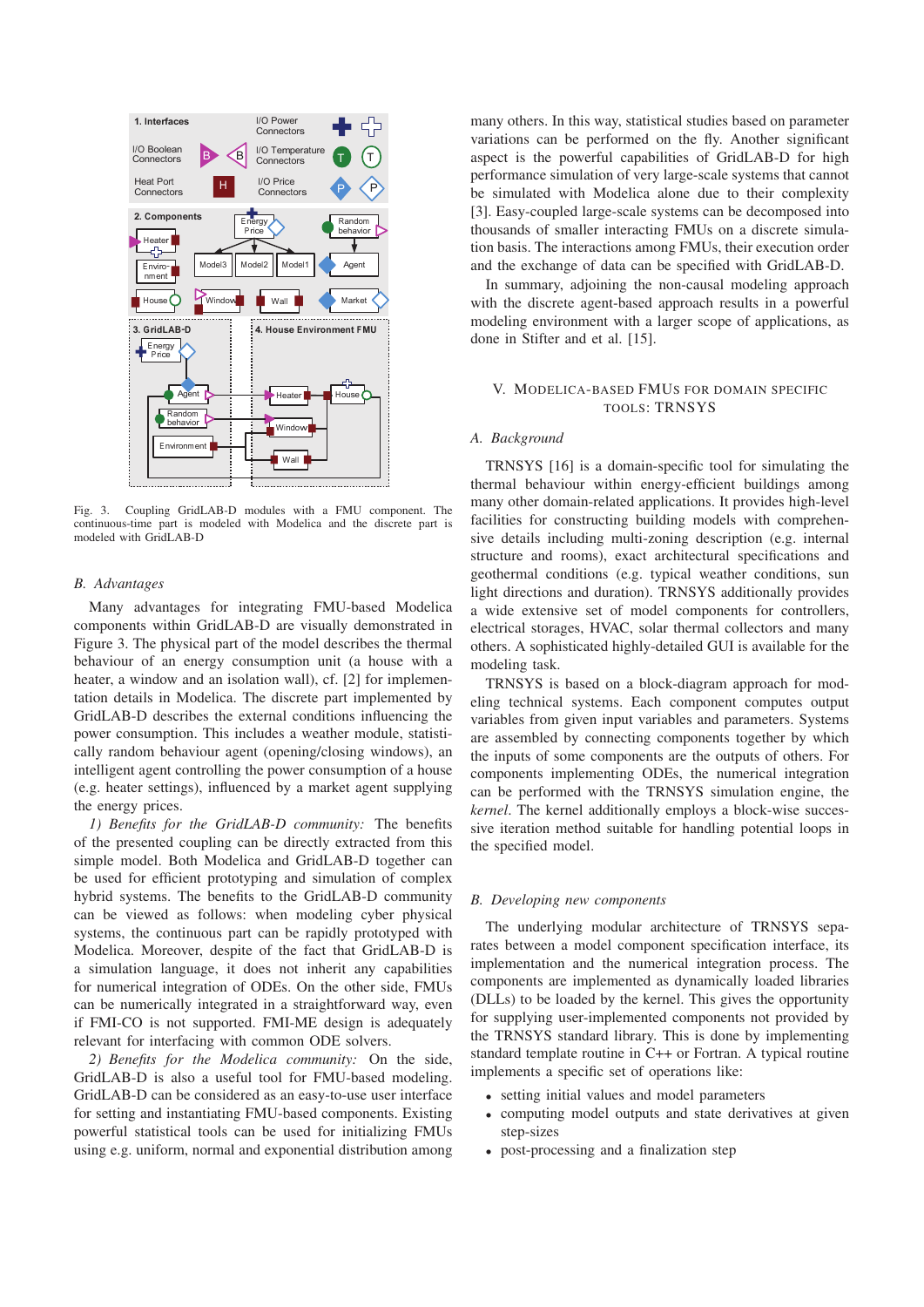These operations are then queried by the kernel for performing the numerical integration<sup>2</sup>. While low-level implementation of small-size models could be a straightforward task, realizing large-scale physical models within a procedural language is a tedious task. Firstly, the developer needs to translate the model into a set of equations. This is not a straightforward task for complex large-scale models.

#### *C. Advantages*

Alternatively, the physical modeling can be rather done by Modelica and integrated into TRNSYS via FMI, see Wetter [17] for a comparison between Modelica and TRNSYS w.r.t. model development time. The required operations for realizing user-defined types in TRNSYS are ideally compatible with typical FMI operations. That is, it is possible to build FMUbased types for TRNSYS as done in Elsheikh et al. [18]. In this work, a single wrapper FMI-based code file is provided for integrating TRNSYS-conform<sup>3</sup> FMUs into TRNSYS. This has a lot of advantages briefly demonstrated in Figure 4. While TRNSYS already contains a comprehensive subset of



Fig. 4. Rapid prototyping of innovations and new technologies with TRN-SYS and FMI. The internal region corresponds to applications that can be implemented with TRNSYS . The external regions corresponds to model components that are rapidly prototyped with Modelica.

model components, model-based investigation for innovative research studies of new concepts and emerging technologies can most benefit from the prototyping capabilities of Modelica. Advanced complex Modelica models can be integrated into basic TRNSYS types without low-level explicit implementation of the mathematical details. Specialized features exclusively present in some Modelica building libraries [19] can be utilized. Meanwhile, many sophisticated extensively tested model components in TRNSYS, that are not easily constructable with Modelica, can be exploited. That is, the horizon of applications scope by combining both sides certainly gets extended.

## VI. MODELICA-BASED FMUS FOR THE HLA COSIMULATION ENVIRONMENT

# *A. Background*

The high level architecture (HLA) is a simulation interoperability cosimulation standard [20], designed to support distributed simulations with various different synchronization schemes. It has been used in large-scale applications of industry and defence simulations for more than a decade. Dynamic management, incremental design and development support are fundamental features of the HLA. In the HLA terminology a simulation component is called a "Federate", while the whole distributed simulation is called a "Federation". The most important functional aspect of the HLA is its runtime infrastructure (the RTI). The RTI works as a central communication server for all the individual simulations. The RTI is responsible for synchronizing the federates, providing them timely updates of the federation shared data structures. It also allows the federates to manage the creation, deletion and ownership of data structures. Hence, the HLA can be viewed as a platform supporting parallel discrete event simulations (PDES).

## *B. Advantages*

By combining FMI into the HLA framework, a PDES platform enhanced with continuous-time simulations is established. The resulting framework is ideal for performing efficient simulations of massively large-scale applications and intensively expensive computations, e.g. energy consumption of a city with various energy resources. Such large simulations would also need flexible-demand of computational power to be assimilated. The idea of extending HLA with continuoustime simulation has been presented in Müller et al. [21] where discrete event network simulators were combined with electricity domain continuous simulators. Awais et al. [22] has presented a preliminary design of using the HLA with the FMI.

Figure 5 presents a corresponding hypothetical scenario of hardware configuration along with the RTI, which may enable a large simulation like this. Figure 5 emphasizes that



Fig. 5. A distributed simulation for analyzing the energy requirements of a big city

<sup>2</sup>The numerical integration can be also performed internally within the component

<sup>&</sup>lt;sup>3</sup>Complete declaration for the public items are specified, the inputs and the outputs of the FMU and a parameterized start values for state variables, if required. Any Modelica model can be rewritten in a way to make the resulting FMU to be TRNSYS-conform